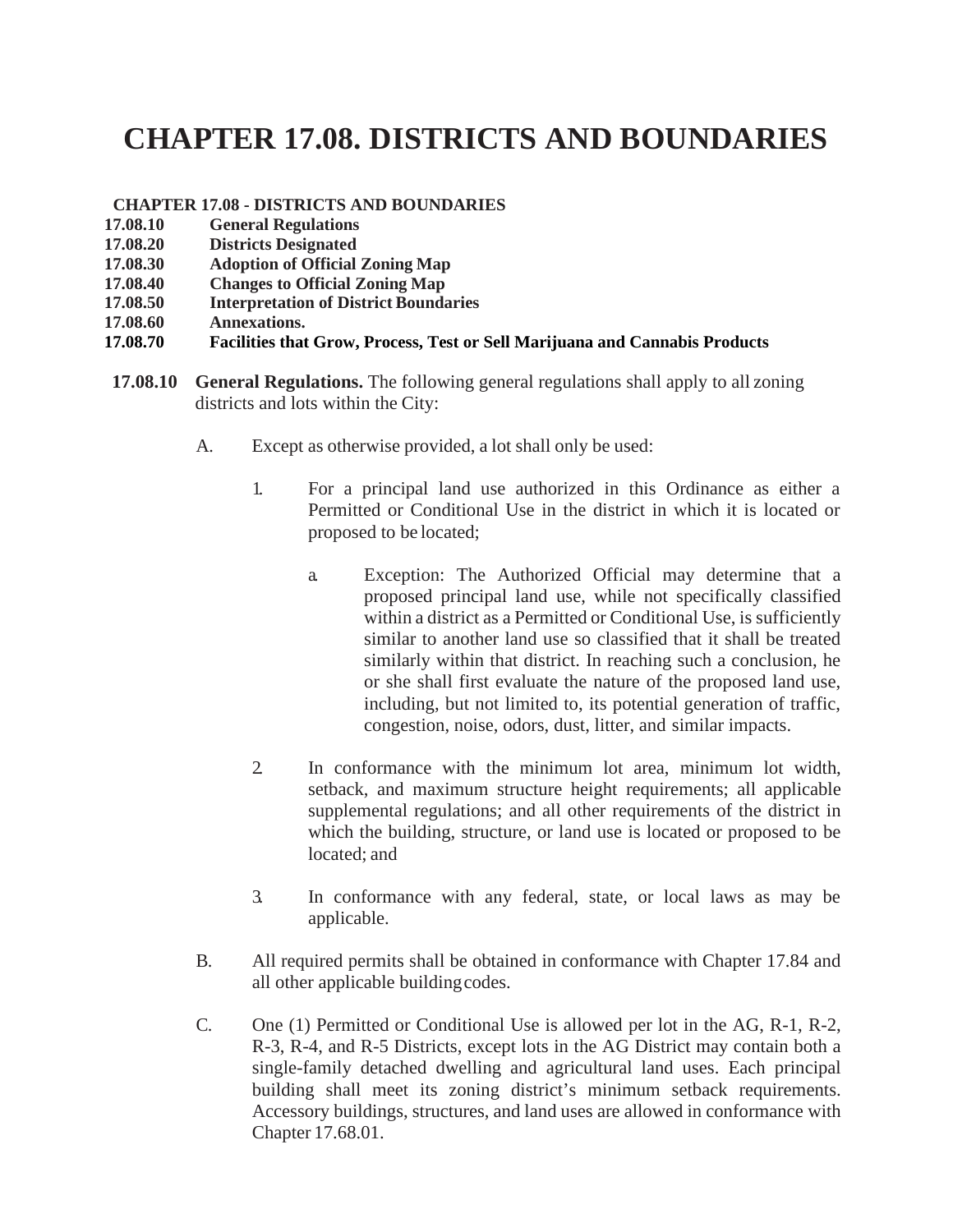- D. One (1) or more Permitted and/or Conditional Uses are allowed per lot in the CB-1, CB-2, HC, GB, and I Districts so long as each principal building meets the zoning district's minimum setback requirements. Accessory buildings, structures, and land uses are allowed in conformance with Chapter17.68.01.
- E. Every building hereafter constructed, erected, or moved onto a lot in the City shall have access to a public street and all structures shall be situated in such a manner as to provide safe and convenient access for servicing, fire protection, and required off-street parking.
- F. Connections to existing City streets shall only be approved by the City Council. No driveway or street shall connect to any existing street within thirty (30) feet of an existing intersection. Wherever possible connections of new streets to existing streets shall align with existing streets. Connections to City collector streets shall occur at intervals of no less than three hundred fifty (350) feet. Current and future collector streets are identified on the Major Street Plan in the City's Comprehensive Plan.
- G. Cooperatives, condominiums, and all other forms of non-traditional property ownership do not uniquely impact upon the provisions of this Ordinance. As such, all requirements shall be observed as though they were under single ownership.
- **17.08.20 Districts Designated.** In order to regulate and restrict the height and size of buildings and other structures; the percentage of a lot that may be occupied; the size of required yards, courts, and other open spaces; and the location and use of buildings, structures, and land for trade, industry, residences, and other purposes; the City is hereby divided into the following districts:
	- AG AgriculturalDistrict
	- R-1 Single-Family Residential District
	- R-2 Single-Family Lake Residential District
	- R-3 Multiple-Family ResidentialDistrict
	- R-4 Multiple-Family LakeResidential District
	- R-5 Mobile/Manufactured HomePark District
	- CB-1 Military Road Central Business District
	- CB-2 River Drive Central Business District
	- HC Highway Commercial District
	- GB General Business District
	- I IndustrialDistrict
	- FO Floodplain Overlay District
	- ARO Airport-Restricted Overlay District
	- PD Planned Development District
- **17.08.30 Adoption of Official Zoning Map.** The Official Zoning Map for the City of North Sioux City, on record with the Authorized Official, is hereby adopted by reference and declared to be a part of thisOrdinance.